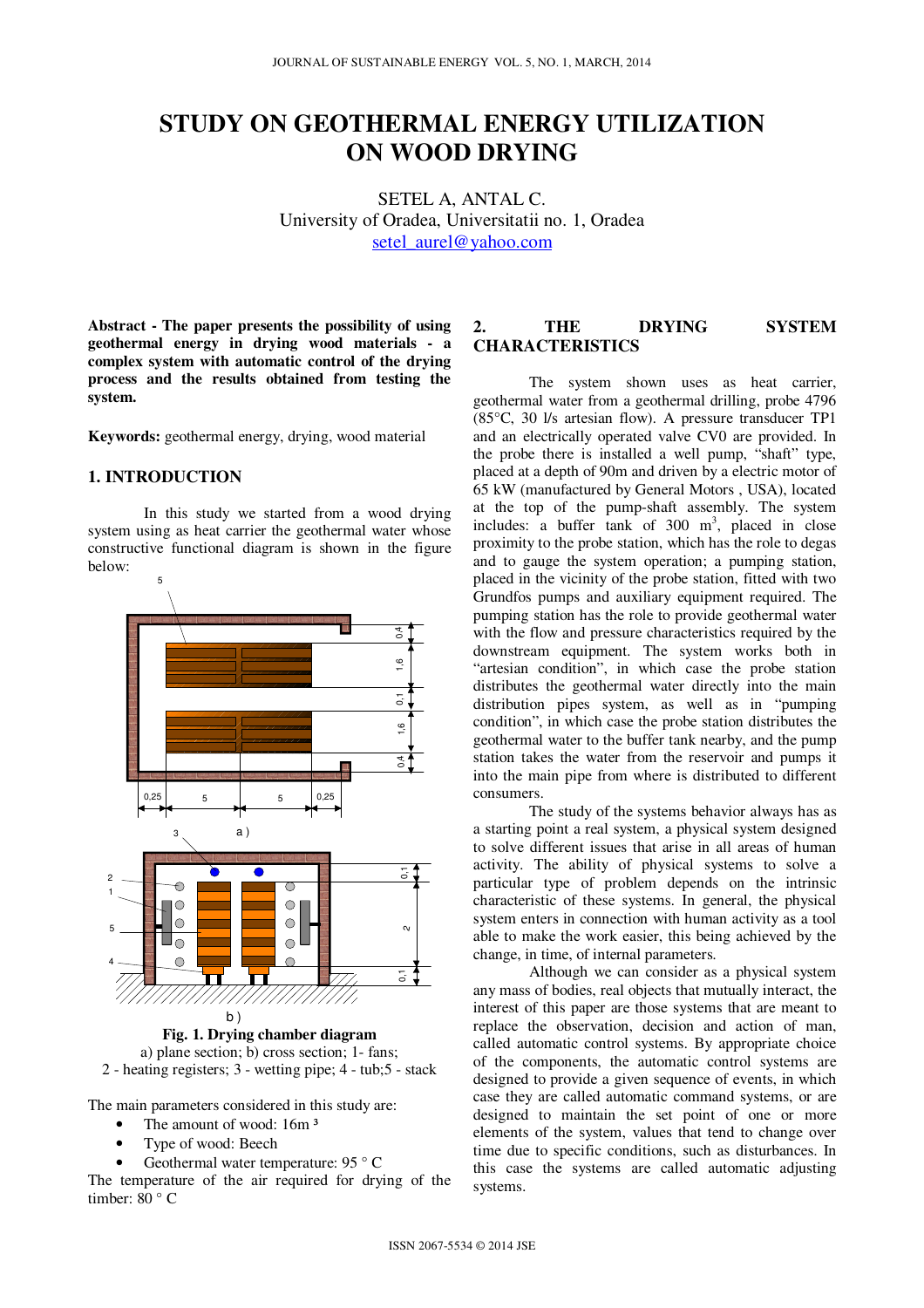Since in this case is intended to maintain constant parameters, the physical systems developed for achieving this objective are, primarily automatic adjusting systems. Therefore, further the phrase physical system means automatic adjusting system, whenever this is not explicitly mention.

 The issue of adjusting a real process is as follow: that size or parameter that must be maintained at the desired value, at some point, during the process, has a certain value, different from the desired value, which will be called the system response. The difference between the system response – meaning the value measured with a sensor – and the set point – which is the desired value – is named ε error, and its appearance is due to various disturbances affecting the real process. The main goal of any adjusting system is to reduce this error keeping it as close as possible to zero. To do so, the error is pointed out to a physical system that has the ability to act on the real process in order to reduce this error. This element is called *the controller.* The general definition of the controller can include elements that are not part of the controller itself, but which are indispensable to the control loop. These elements are: *the sensor, the comparison element and the actuators*. The sensor takes the momentary value from the real process and transforms it into a physical quantity that can be compared to another value of the same physical quantity, corresponding to the desired value of the physical quantity targeted in the process. This action is handled by the comparison element that provides the result to the controller itself. The controller, in its turn, will control an actuator that will modify the physical system state so that the real value will be maintained as closed as possible to the desired value.

# **3. THE DRIVING LOOPS OF THE DRYING CHAMBER**

The figure below shows the driving loops of the drying chamber. This system contains two process controllers that provide the necessary temperature and ventilation for the pre – drying and drying processes. The agent that passes through the heat exchangers is water from a secondary circuit that takes thermal energy from the geothermal water and distributes it to the drying processes.

These driving loops will not be analyzed, as they are intrinsic for the drying units. The maximum temperatures for the components are 30, 40, 70, 80°C.

The heat carrier flow required for heating the chamber, is adjusted based on the temperature from the chamber measured by the temperature sensor TTx2. In a section of the program is calculated the delivery temperature of the heat carrier necessary for heating, temperature that represents the preset value (SP set point) of the controller *RG6*. Depending on the value of the process variable PV (controlled) it is indicated the value of the command given by the controller (OP) to the valve *CV6*. The required flow rate of geothermal water is adjusted based on the temperature of the secondary agent measured by the temperature sensor TT2. In a section of the program is calculated the delivery temperature of the secondary agent, temperature that represents the preset value (SP set - point) of the controller *RG2*. Depending on

the value of the process variable PV (controlled) it is indicated the value of the command given by the controller (OP) to the valve *CV2*. In another section of the program the outlet temperature of the geothermal water is determined, measured by the temperature sensor TTac2. It is also indicated the operating mode of the controller  $(Man = manual, AUTO = automatic).$ 



**Fig. 2. The driving loops of the pre - drying and drying chamber** 

 The figure shows the value of the commands (OP) given by the controllers *RG2* and *RG6* to the valves *CV2* and *CV6* based on the delivery temperature set point (SP) of the secondary agent and the temperature from the pre – drying chamber, and also the measured value (PV) of the same temperatures.



**Fig. 3. The graphical interface for interactive testing of the "drying wood" system** 

## **4. MEASUREMENTS MADE REGARDING THE OPERATION OF THE MODULE "DRYING WOOD"**

The figure below shows, as an example, the results of the time evolution of some parameters which are characteristic to the "drying wood" module operation, on 14.04.2008, between 10 and 14, both at the startup of the module and at the occurrence of a disturbance. Thus, the evolutions of these parameters where followed:

- The temperature from the pre drying chamber *TTx2* as a random factor,
- Secondary agent outlet temperature from the heat exchanger *TT2*,
- Outlet temperature of geothermal water *TTac2*,